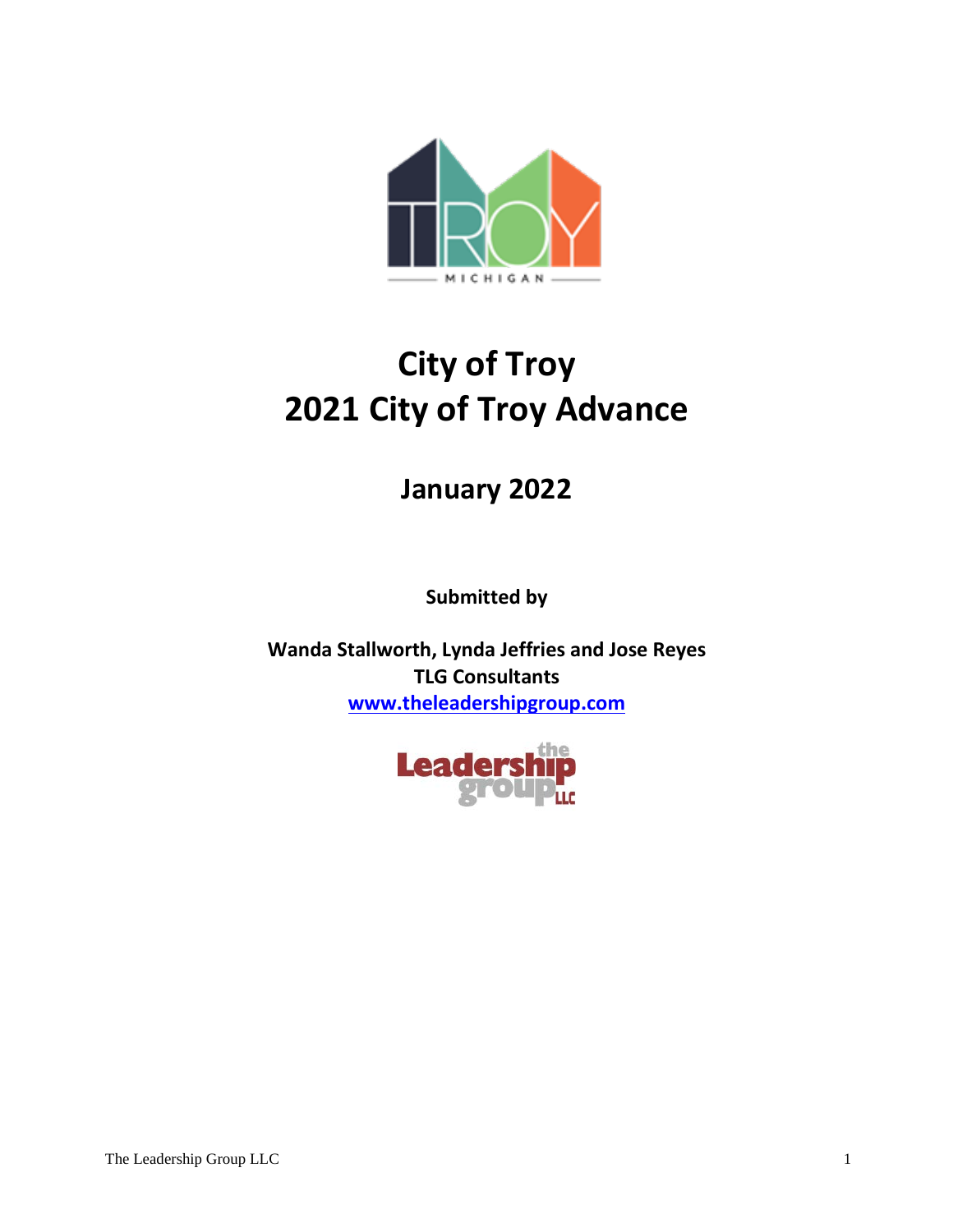# **Report Contents\_\_\_\_\_\_\_\_\_\_\_\_\_\_\_\_\_\_\_\_\_\_\_\_\_\_\_\_\_\_\_\_\_\_\_\_\_\_\_\_\_**

| $\overline{2}$ |
|----------------|
| 3              |
| 5              |
| 5              |
| 6              |
| 8              |
| 9              |
|                |
|                |
|                |
|                |

● Data Gathering Resources and References

# **Project Overview**

City of Troy (COT) retained consulting services of The Leadership Group LLC ("TLG") to facilitate a planning project. The purpose of this project was to design, develop, and facilitate a process to create a plan and budget roadmap for the COT. The project outputs would assist the City Manager's office in preparing their budget requests in January 2022 and assist the Council in considering the FYE budget on April/May of 2022. The meeting design would provide an opportunity for the legislative and administrative leadership of the COT to come together and lift up current challenges and opportunities. Wanda Stallworth, Lynda Jeffries and Jose Reyes of TLG provided consulting services for the project, specifically to plan, design and facilitate a planning advance in Troy on November 13, 2021.

An Advance Planning Workgroup ("APW") had been engaged since September in planning discussions. Their results were part of the pre-work TLG reviewed to help inform their process. The APW included the TLG consultants and the following COT city management and staff:

Mark Miller, City Manager Robert Bruner, Assistant City Manager Sarah Ames, Assistant to the City Manager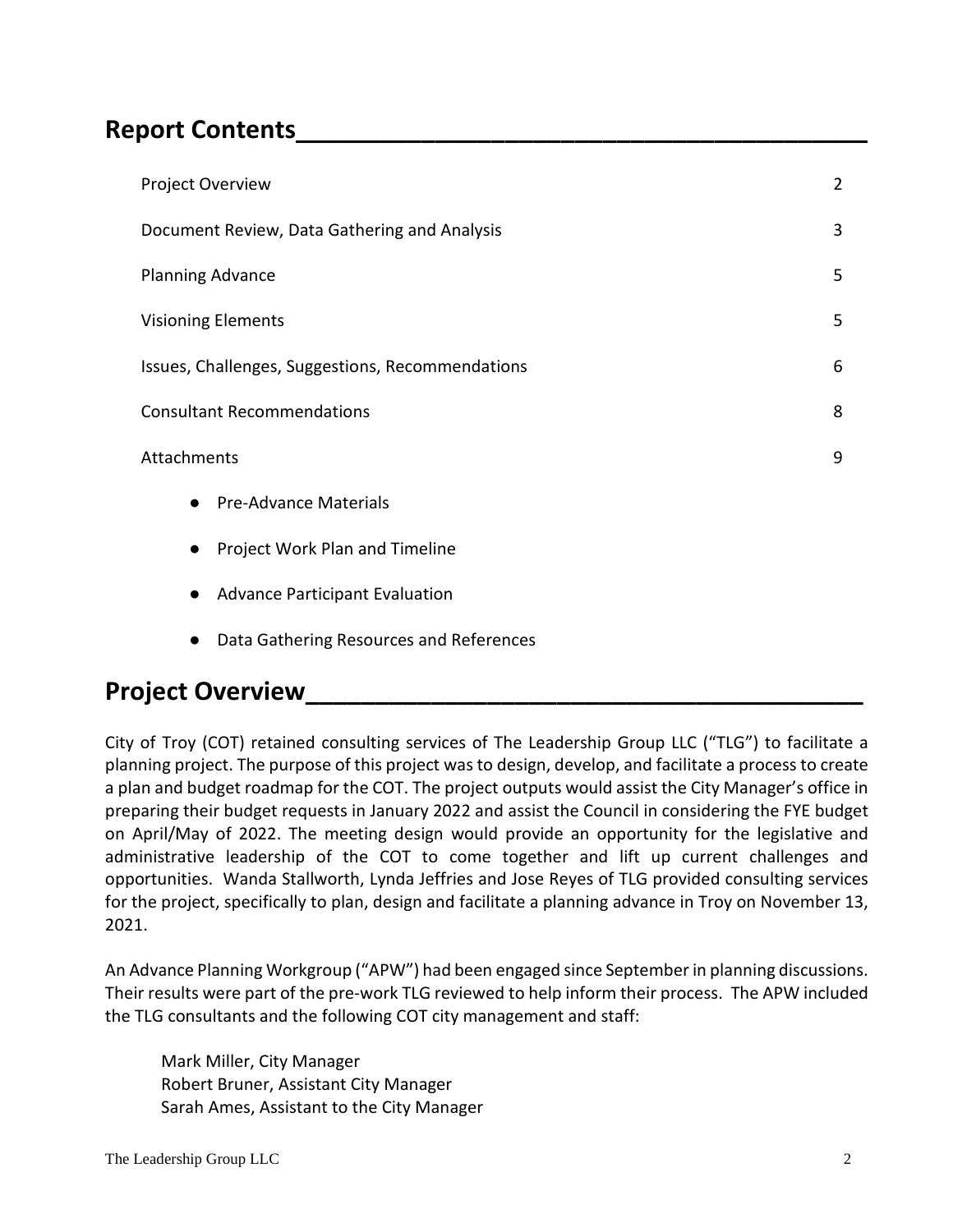Consequently, the goal of the meeting was to move the City Council's budget deliberation from merely being an annual transactional activity to becoming a transformational event. As such, the City of Troy and TLG dubbed the event scheduled for November 13th 2021 as the **City of Troy Advance** to communicate the forward focus of the event to inform the upcoming budget cycle/fiscal year

A work plan and timeline were developed to schedule, monitor and track progress (see link below). Key milestones in the planning process included the pre-work and document review, data gathering and analysis, and the COT Advance planning design, facilitation and summary.

[https://docs.google.com/document/d/1NSIrwp5NxaktR18LN2h8X6GwNyvsLjBL/edit?usp=sharing&o](https://docs.google.com/document/d/1NSIrwp5NxaktR18LN2h8X6GwNyvsLjBL/edit?usp=sharing&ouid=112723276018288563636&rtpof=true&sd=true) [uid=112723276018288563636&rtpof=true&sd=true](https://docs.google.com/document/d/1NSIrwp5NxaktR18LN2h8X6GwNyvsLjBL/edit?usp=sharing&ouid=112723276018288563636&rtpof=true&sd=true)

# **Document Review, Data Gathering and Analysis\_\_\_\_\_\_\_\_\_\_\_\_\_\_\_**

In preparation for the Advance, TLG began its engagement with the City of Troy with a thorough discovery period. Upon the project kick-off in August, the City Manager's Office supplied TLG with several key documents/reports which help illuminate the key issues affecting the City of Troy. Several best practice documents were reviewed in scoping the project activities. Links to these documents are attached to this report. This list of documents includes but is not limited to:

1. 2020-2024 Parks & Recreation Master Plan <https://drive.google.com/file/d/1Z-WrVNVRhgVudR5vTYYBBd2h6Z1pN2gD/view?usp=sharing>

3. Resident survey results [https://drive.google.com/file/d/1bB4L8eOyjzIUMb6S5LLAgGe7Y\\_ySFTK7/view?usp=sharing](https://drive.google.com/file/d/1bB4L8eOyjzIUMb6S5LLAgGe7Y_ySFTK7/view?usp=sharing)

#### 4. Current FY Budget

<https://drive.google.com/file/d/1lKQYmpM69vlxVKse-sl-fAgdgqu6tIyW/view?usp=sharing>

In addition to the exhaustive document review, in the months of September and October, TLG conducted individual interviews with City Council members and Department Heads.

City Council Interviews

- Honorable Mayor, Ethan Baker
- Council Member, Edna Abrahim
- Council Member, Theresa Brooks
- Council Member, Ann Erickson Gault
- Council Member, David Hamilton
- Council Member, Ellen Hodorek
- Council Member, Rebecca Chamberlain Creanga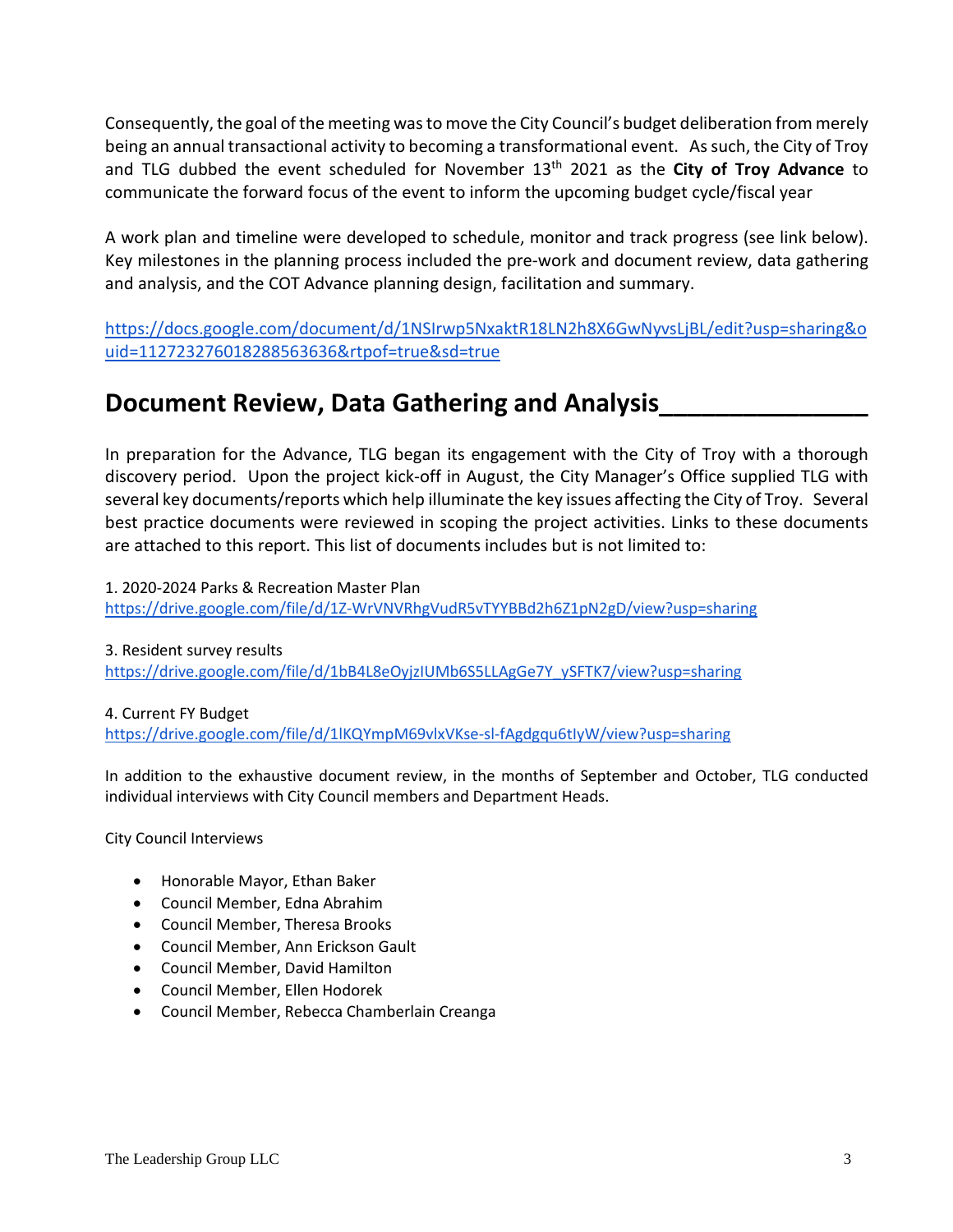Department Head Interviews

- 1. City Clerk, Aileen Dickson
- 2. Assistant City Manager, Bob Bruner
- 3. Community Development Director, Brent Savidant
- 4. Recreation Director, Brian Goul
- 5. Library Director, Emily Dumas
- 6. Police Chief, Frank Nastasi
- 7. Human Resources Director, Jeanette Menig
- 8. Public Works Director, Kurt Bovensiep
- 9. City Attorney, Lori Bluhm
- 10. City Manager, Mark Miller
- 11. Fire Chief, Richard "Chuck" Riesterer
- 12. Chief Financial Officer, Robert Maleszyk
- 13. City Engineer, William Huotari

The purpose of these individual interviews was to gather insight on the hot-topic priorities gripping the city, the expectations of participants, and format elements to optimize the impact of the COT Advance event. TLG developed an interview protocol and questions to gather input on the issues facing the COT.

Interview results were sorted by respective group (i.e. City Council and Department Heads), reviewed and coded into themes showing the frequency of representative comments in each theme. A detailed list of the themes is attached to this report. Analysis and interpretation of the responses highlighted the following three distinct categories to be explored at the Advance:

- 1. Communication and Community Engagement
- 2. Facilities
	- a. Core facilities and infrastructure
	- b. Quality of life amenities and facilities
- 3. Funding Strategies

Troy City Council Interview Protocol and Questions

**[https://docs.google.com/document/d/1Ty11mVVoxPWiFy6uKmb174D7w78D50Yu/edit?usp=shar](https://docs.google.com/document/d/1Ty11mVVoxPWiFy6uKmb174D7w78D50Yu/edit?usp=sharing&ouid=112723276018288563636&rtpof=true&sd=true) [ing&ouid=112723276018288563636&rtpof=true&sd=true](https://docs.google.com/document/d/1Ty11mVVoxPWiFy6uKmb174D7w78D50Yu/edit?usp=sharing&ouid=112723276018288563636&rtpof=true&sd=true)**

#### Council Interview Themes

**[https://docs.google.com/document/d/19NyEYgLxU9yrBuC7Wzr3ucEZrIJAaeEc/edit?usp=sharing&](https://docs.google.com/document/d/19NyEYgLxU9yrBuC7Wzr3ucEZrIJAaeEc/edit?usp=sharing&ouid=112723276018288563636&rtpof=true&sd=true) [ouid=112723276018288563636&rtpof=true&sd=true](https://docs.google.com/document/d/19NyEYgLxU9yrBuC7Wzr3ucEZrIJAaeEc/edit?usp=sharing&ouid=112723276018288563636&rtpof=true&sd=true)**

Department Heads Interview Themes

**[https://docs.google.com/document/d/1efmdHXKSUksvZQuMiIVqrZfUngVXKPRV/edit?usp=sharin](https://docs.google.com/document/d/1efmdHXKSUksvZQuMiIVqrZfUngVXKPRV/edit?usp=sharing&ouid=112723276018288563636&rtpof=true&sd=true) [g&ouid=112723276018288563636&rtpof=true&sd=true](https://docs.google.com/document/d/1efmdHXKSUksvZQuMiIVqrZfUngVXKPRV/edit?usp=sharing&ouid=112723276018288563636&rtpof=true&sd=true)**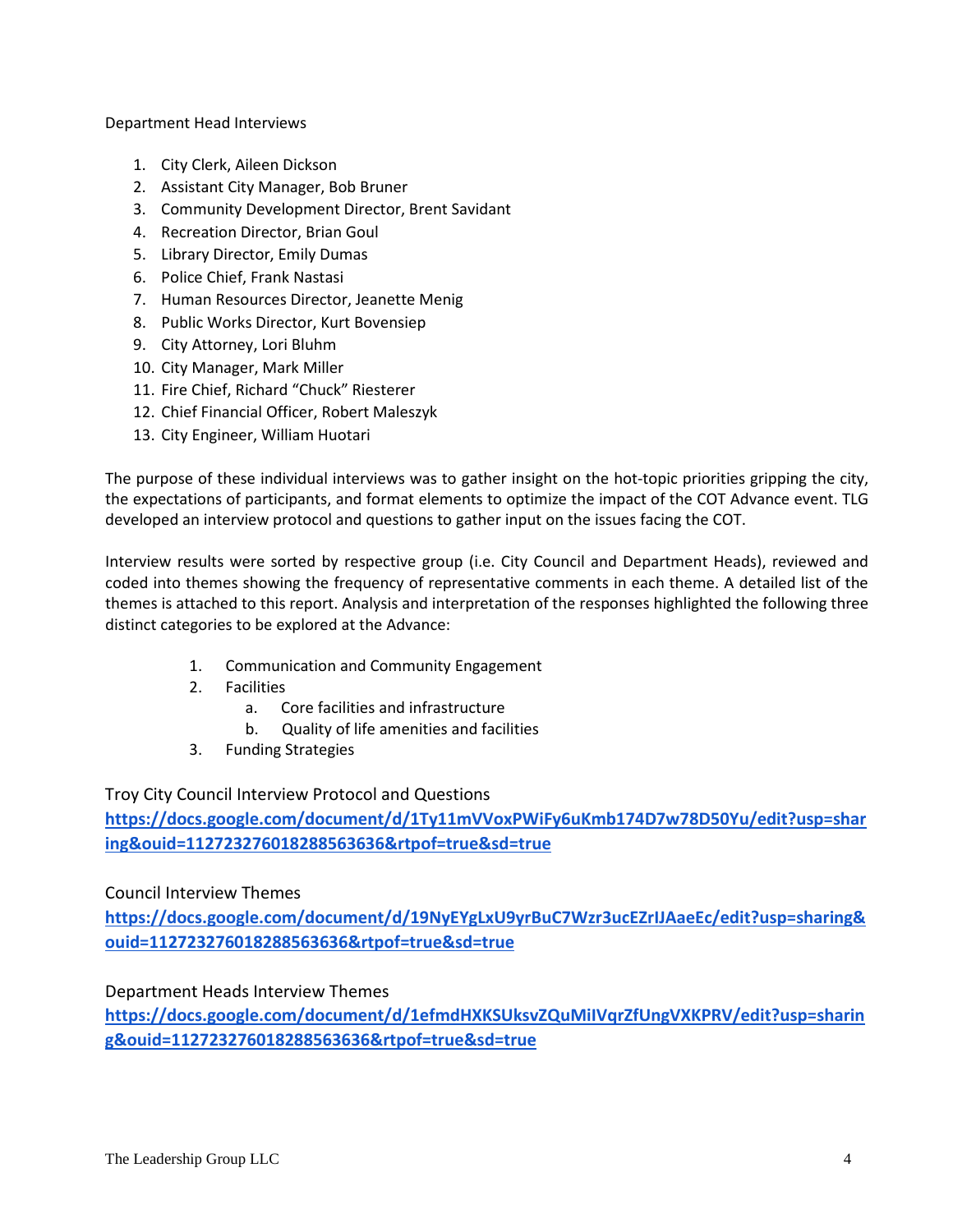# **Planning Advance**

On November 13, 2021 TLG, facilitated the Advance event at the Troy Recreation Center; a six-hour structurally segmented discussion. The Advance was attended by The City of Troy Mayor, City Council, City Manager and Deputy City Manager, and City of Troy Department Directors.

| Mayor Ethan Baker<br>Mayor Pro Tem Ann Erickson Gault<br>Council Member Edna Abrahim<br><b>Council Member</b><br>Rebecca Chamberlain Creanga<br><b>Council Member David Hamilton</b><br>Council Member Ellen Hodorek<br><b>Council Member Theresa Brooks</b><br><b>City Manager Mark Miller</b><br>City Attorney Lori Grigg Bluhm<br>Assistant City Manager Robert Bruner<br>Assistant to the City Manager<br>Sarah Ames<br><b>Building Official Salim Huerta</b><br>Chief Financial Officer Robert Maleszyk<br>City Assessor Kelly Timm<br>City Clerk Aileen Dickson<br>City Engineer William Huotari | City Treasurer Renee Hazen<br>$\bullet$<br><b>Community Affairs Director</b><br>$\bullet$<br>Cynthia Stewart<br><b>Community Development Director</b><br>$\bullet$<br><b>Brent Savidant</b><br>Fire Chief Chuck Riesterer<br>$\bullet$<br><b>GIS Coordinator Alex Bellak</b><br>$\bullet$<br><b>Library Director Emily Dumas</b><br>$\bullet$<br><b>Recreation Director Brian Goul</b><br>$\bullet$<br>Police Chief Frank Nastasi<br>$\bullet$<br>Public Works Director Kurt Bovensiep<br>$\bullet$<br><b>Purchasing Manager Emily Frontera</b><br>$\bullet$<br><b>Facilities and Grounds Manager</b><br>$\bullet$<br>Dennis Trantham<br>Accountant Lori Thaar<br>$\bullet$<br><b>Marketing Coordinator</b><br>$\bullet$<br>Stephanie Fleischer |
|--------------------------------------------------------------------------------------------------------------------------------------------------------------------------------------------------------------------------------------------------------------------------------------------------------------------------------------------------------------------------------------------------------------------------------------------------------------------------------------------------------------------------------------------------------------------------------------------------------|-------------------------------------------------------------------------------------------------------------------------------------------------------------------------------------------------------------------------------------------------------------------------------------------------------------------------------------------------------------------------------------------------------------------------------------------------------------------------------------------------------------------------------------------------------------------------------------------------------------------------------------------------------------------------------------------------------------------------------------------------|
|--------------------------------------------------------------------------------------------------------------------------------------------------------------------------------------------------------------------------------------------------------------------------------------------------------------------------------------------------------------------------------------------------------------------------------------------------------------------------------------------------------------------------------------------------------------------------------------------------------|-------------------------------------------------------------------------------------------------------------------------------------------------------------------------------------------------------------------------------------------------------------------------------------------------------------------------------------------------------------------------------------------------------------------------------------------------------------------------------------------------------------------------------------------------------------------------------------------------------------------------------------------------------------------------------------------------------------------------------------------------|

# **Visioning Elements\_\_\_\_\_\_\_\_\_\_\_\_\_\_\_\_\_\_\_\_\_\_\_\_\_\_\_\_\_\_\_\_\_\_\_\_\_\_\_**

The Advance kicked off with a visioning exercise

- Headlines in next 10 years
- Headline Themes
- Expectations and Outcomes

### [https://docs.google.com/document/d/1e4Da9EBoemkz8EsEF5bPF6bX8pL8ikZNLaD37\\_0Qyb0/edit?](https://docs.google.com/document/d/1e4Da9EBoemkz8EsEF5bPF6bX8pL8ikZNLaD37_0Qyb0/edit?usp=sharing) [usp=sharing](https://docs.google.com/document/d/1e4Da9EBoemkz8EsEF5bPF6bX8pL8ikZNLaD37_0Qyb0/edit?usp=sharing)

The Advance proceeded with the Assistant City Manager reviewing a best practice white paper entitled *Making it Work* (on resource list). This helped delineate roles and functional interaction necessary to develop and maintain effective governance and operational excellence within government.

The Leadership Group LLC 5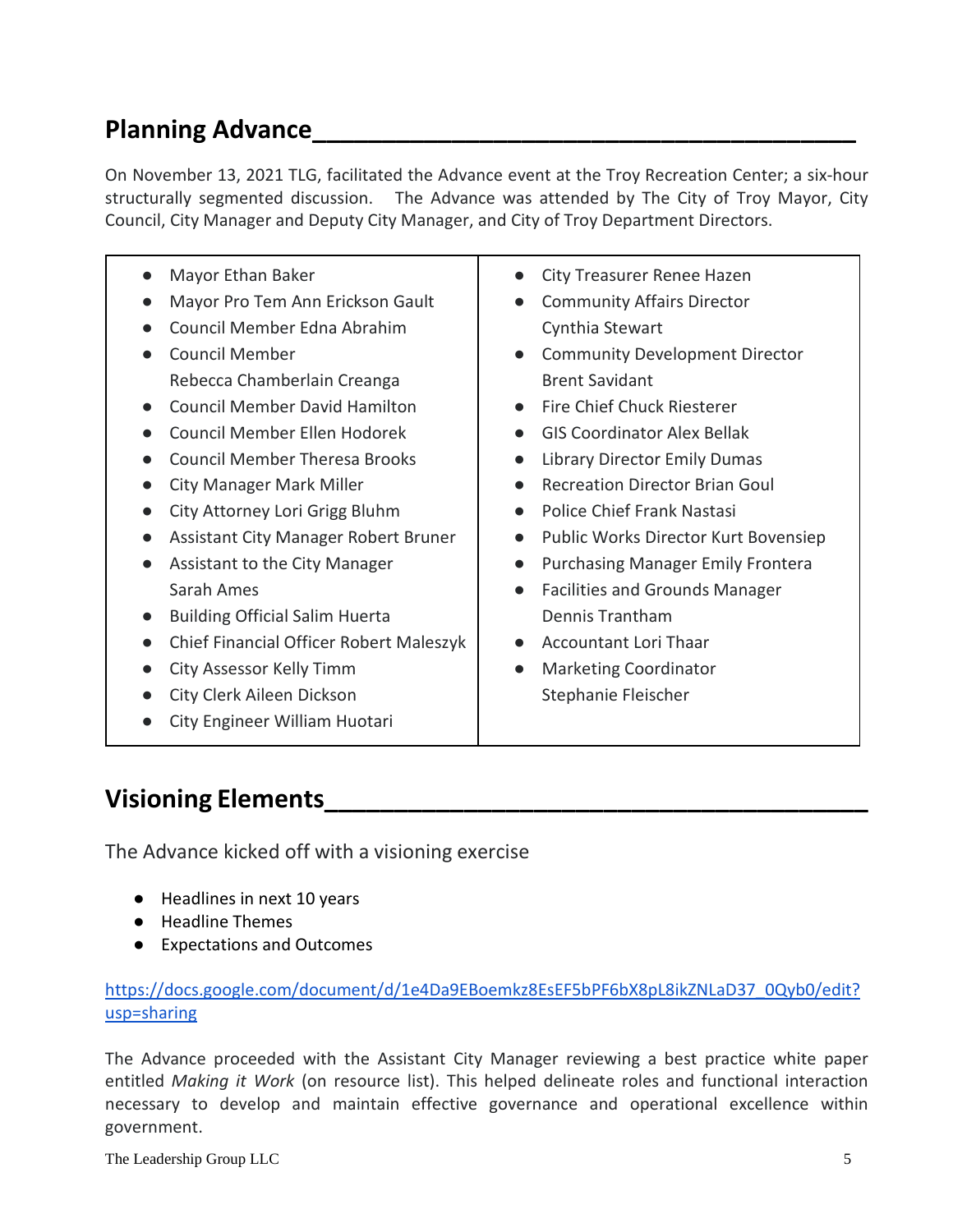The TLG consultants, Wanda Stallworth, Lynda Jeffries and Jose Reyes, each led the discussion on the three distinct topic areas (Communication/Community Engagement, Facilities and Funding). Each segment began with the overview and insight of department heads to provide context for the current state and trends. TLG followed up with a large group facilitated discussion on the current challenges and suggestions and possible solutions.

# **Issues, Challenges, Suggestions and Recommendations\_\_\_\_\_\_\_\_\_**

The discussion of each category concluded with participants posting dots to indicate their preference for a given suggestion or recommendation. The detailed list of issues and challenges, as well as suggestions and recommendations discussed at the meeting is attached. A summary of the major themes of the discussions is included below along with suggestions and recommendations identified at the meeting. The (#) is the number of participants seeing this suggestion or recommendation as a priority.

### Topic 1: Communication and Community Engagement

Issues and Challenges

Connecting with the broader community, including all dimensions of diversity (culture, language, age) is a challenge. The lack of an overall communication plan contributes to inconsistent messaging that is not resident directed, proactive, nor topic specific. Residents lack understanding of the foundational elements, such as the City's mission, vision and goals, which leads to inaccurate perceptions and narratives. Without two-way communication where residents provide feedback and input, the lack of clarity and the mistrust of government occurs. A strategic approach is needed to more closely connect the administration with community dialog, present detailed welcoming information for new residents and conduct a thorough assessment of resident needs.

Solutions and Recommendations

- Develop a centralized communication and engagement team dedicated to public relations and outreach. (18)
- Create our vision/identity with resident feedback first. (13)
- Create 5-minute educational videos on issues and topics, like funding scenarios. (9)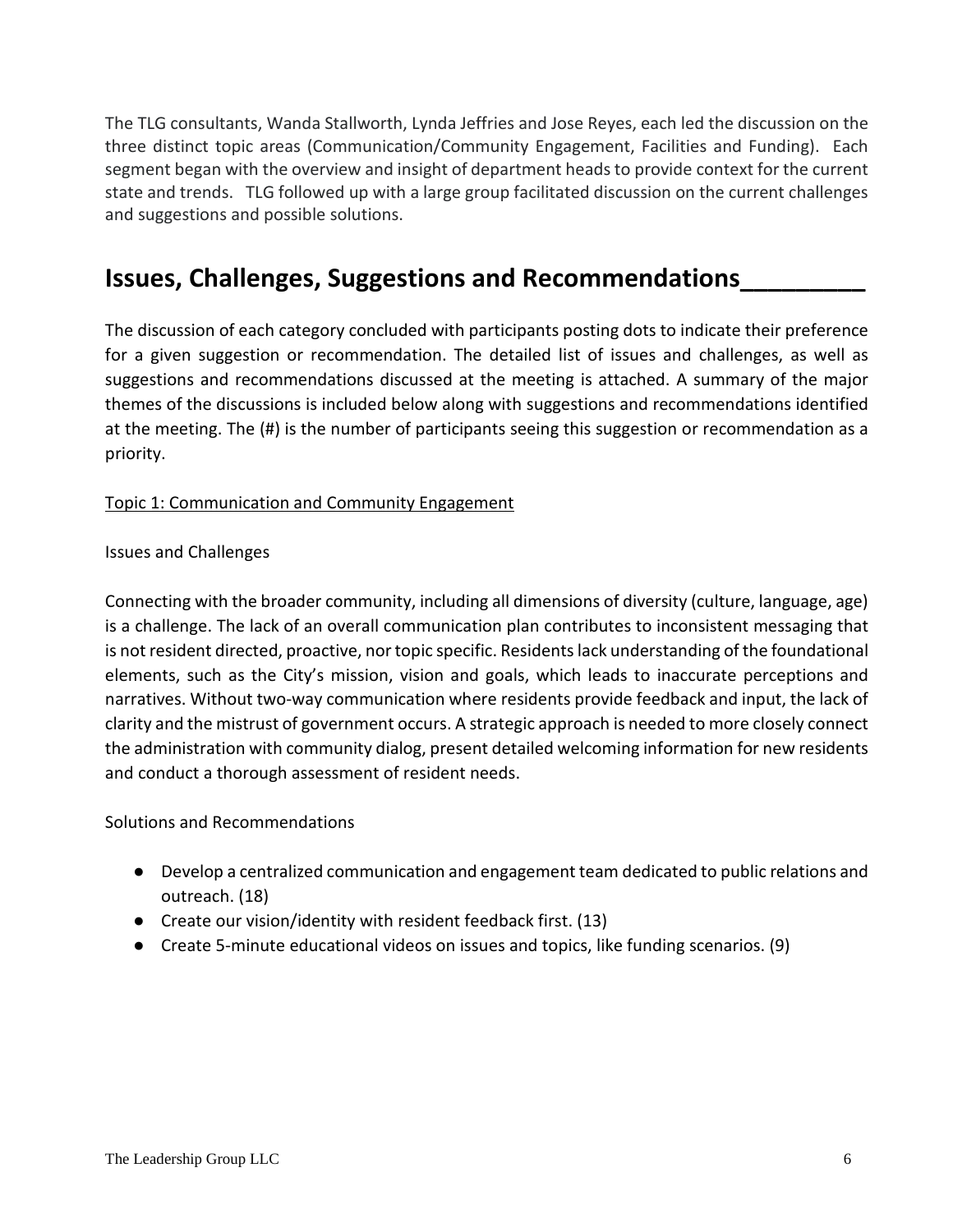### Topic 2a: Facilities (core facilities and infrastructure)

### Issues and Challenges

Overall, proactive identification of facility requirements by department, including space utilization and storage, is needed. Emerging technologies, energy efficiency, safety and security should be part of an overall plan. Specific City Hall issues include obsolete internal infrastructure, such as windows, furniture, branding, signage and the less than ideal layout for customer facing functions. Staffing, which has not returned to pre-recession levels, is negatively impacted by the current labor market and lengthy onboarding processes. Lack of a strategic focus on recruiting, retention, training and HR staffing, contributes to a workforce operating at less than full capacity while struggling to meet resident expectations and needs.

### Solutions and Recommendations

- Create and implement a vision for staffing (number of positions, benefits, etc.). (21)
- Create, implement and communicate publicly a vision and budget for City Hall capital improvements. (19)
- Explore use of the infrastructure bill to support City Hall improvements (7)

### Topic 2b: Facilities (quality of life amenities and facilities)

Funding and the millage cap are the major barriers to enhancing quality of life and amenities and facilities and insuring sustainability. No detailed plan exists for the Aquatic Center and support services. The misconception that parks and recreation are one department is a challenge. Emerging varieties of recreation center activities limit program offerings for specific groups such as seniors, teens and youth. Diversity programs are not robust and the perception exists that assessment data used to inform planning is limited to wealthy, white and older citizens. No strategy exists for strengthening public/private partnerships to address quality of life issues.

### Solutions and Recommendations

- Formulate a plan for the Aquatic Center (18)
- Develop a vision and 10-20-year plan for quality of life and leisure activities (15)
- Explore ideas and publicly share options including funding strategies (9)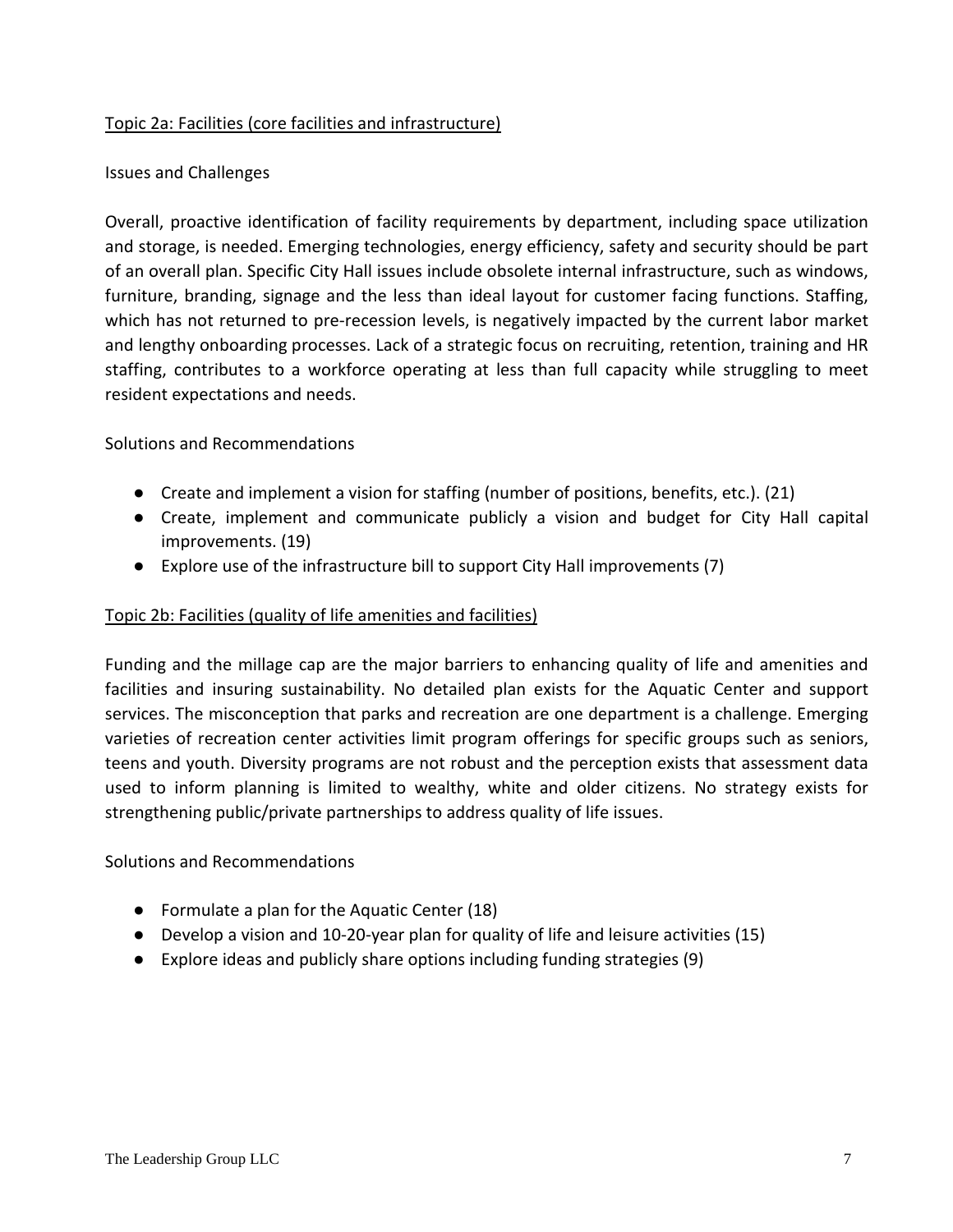### Topic 3: Funding

Access to funding and unexpected expenditures are issues that challenge the City's ability to identify and implement infrastructure improvement strategies. The perception that since home prices are rising, Troy does not need additional funding, contributes to community opposition to tax and millage increases (which are capped per the City Charter). Emphasis is on protecting the AAA bond rating and maintaining the fund balance, especially during inflation and rising costs. There is no clear understanding of similar municipalities and their approaches to tax rates and funding mechanisms. Solutions and Recommendations

- Ask residents for a parks and recreation millage (i.e. greenspace, specific projects). (21)
- Explore non-committee approaches to remove millage cap (i.e. ballot vote). (14)
- Utilize community engagement forums to identify priorities and then develop funding options. (8)
- Separate funding between wants and needs. (7)

# **Consultant Recommendations\_\_\_\_\_\_\_\_\_\_\_\_\_\_\_\_\_\_\_\_\_\_\_\_\_\_\_\_\_**

Based on the planning meetings and advance results, the following recommendations are offered for consideration to maintain COT's strategic emphasis.

- 1. Distribute this report to the staff and council participants as a reminder of the work done during the planning process. This report should be shared with those who missed the planning advance making sure to provide the proper context.
- 2. The APW continues to oversee the development of goals, objectives, detailed action planning, implementation, tracking and monitoring to keep the plan alive.
- 3. Complete a Strategic Plan Document that can be shared publicly. The document should include at a minimum the Vision, Mission, Guiding principles/Core Values, and Strategic Goals Statements. Other elements of a Strategic Plan Document could include a letter of support signed by the Council and Administrator.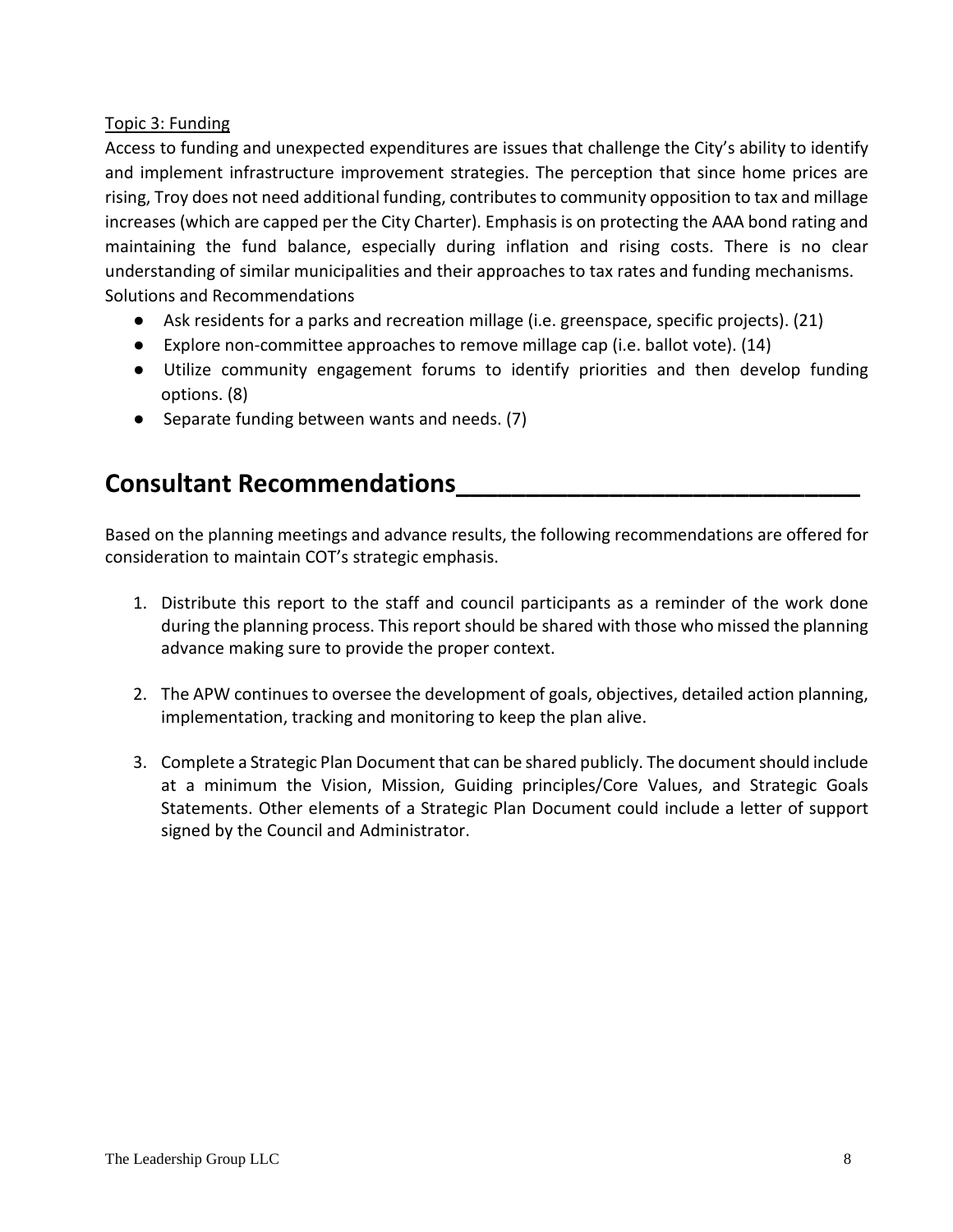### **ATTACHMENTS**

### **Pre-Advance Materials**

Pre-Advance Homework and Materials

1. Aquatic Center Fund Net Position, 1991-2020 [https://drive.google.com/file/d/162kZY7\\_LTVubQ\\_NFLxLp-](https://drive.google.com/file/d/162kZY7_LTVubQ_NFLxLp-6yr8aYzshMW/view?usp=sharing)

[6yr8aYzshMW/view?usp=sharing](https://drive.google.com/file/d/162kZY7_LTVubQ_NFLxLp-6yr8aYzshMW/view?usp=sharing)

- 2. Funding Local Amenities and Services [https://docs.google.com/document/d/1N4D3wwzM](https://docs.google.com/document/d/1N4D3wwzM-cu7nG5nYtWsStGg19UsrRJq/edit?usp=sharing&ouid=112723276018288563636&rtpof=true&sd=true)[cu7nG5nYtWsStGg19UsrRJq/edit?usp=sharing&ouid=112723276018288563636&rtpo](https://docs.google.com/document/d/1N4D3wwzM-cu7nG5nYtWsStGg19UsrRJq/edit?usp=sharing&ouid=112723276018288563636&rtpof=true&sd=true) [f=true&sd=true](https://docs.google.com/document/d/1N4D3wwzM-cu7nG5nYtWsStGg19UsrRJq/edit?usp=sharing&ouid=112723276018288563636&rtpof=true&sd=true)
- 3. 2021 City of Troy Advance (not "Retreat") [https://docs.google.com/document/d/1hlJWVJwurRnplPz1Ppg27\\_up\\_2vntJYO/edit?u](https://docs.google.com/document/d/1hlJWVJwurRnplPz1Ppg27_up_2vntJYO/edit?usp=sharing&ouid=112723276018288563636&rtpof=true&sd=true) [sp=sharing&ouid=112723276018288563636&rtpof=true&sd=true](https://docs.google.com/document/d/1hlJWVJwurRnplPz1Ppg27_up_2vntJYO/edit?usp=sharing&ouid=112723276018288563636&rtpof=true&sd=true)
- 4. City Management ARPA Fund Use Guidance [https://drive.google.com/file/d/10ZXdqIa5oAPwVN\\_407wjAKEfH5RegNe7/view?usp=](https://drive.google.com/file/d/10ZXdqIa5oAPwVN_407wjAKEfH5RegNe7/view?usp=sharing) [sharing](https://drive.google.com/file/d/10ZXdqIa5oAPwVN_407wjAKEfH5RegNe7/view?usp=sharing)
- 5. Leadership and Governance: Tips for Success [https://drive.google.com/file/d/1L1ETh\\_PtgnIxZYV4XOTVSO6By6dR4HNJ/view?usp=s](https://drive.google.com/file/d/1L1ETh_PtgnIxZYV4XOTVSO6By6dR4HNJ/view?usp=sharing) [haring](https://drive.google.com/file/d/1L1ETh_PtgnIxZYV4XOTVSO6By6dR4HNJ/view?usp=sharing)
- 6. Troy City Council Interview Summary and Themes (7 interviewees) [https://drive.google.com/file/d/11LYRf3DuKRTY689FMqhJHbj4pdRz4k2n/view?usp=s](https://drive.google.com/file/d/11LYRf3DuKRTY689FMqhJHbj4pdRz4k2n/view?usp=sharing) [haring](https://drive.google.com/file/d/11LYRf3DuKRTY689FMqhJHbj4pdRz4k2n/view?usp=sharing)
- 7. Troy City Staff Interview Summary and Themes (9 interviewees) [https://drive.google.com/file/d/1ls2VnMF4pQ1r9GapODwhmrxA6dsa7I0r/view?usp=](https://drive.google.com/file/d/1ls2VnMF4pQ1r9GapODwhmrxA6dsa7I0r/view?usp=sharing) [sharing](https://drive.google.com/file/d/1ls2VnMF4pQ1r9GapODwhmrxA6dsa7I0r/view?usp=sharing)
- 8. CITY OF TROY UNDEVELOPED PARK INVENTORY [https://drive.google.com/file/d/1dbgQwLJZUnUYiQEXjRfTWym8jUlQ5Mxw/view?usp](https://drive.google.com/file/d/1dbgQwLJZUnUYiQEXjRfTWym8jUlQ5Mxw/view?usp=sharing) [=sharing](https://drive.google.com/file/d/1dbgQwLJZUnUYiQEXjRfTWym8jUlQ5Mxw/view?usp=sharing)
- 9. Undeveloped Parkland [https://drive.google.com/file/d/1k3s61bQfUiWNzNigDP3ULeBCbA7O8w\\_4/view?usp](https://drive.google.com/file/d/1k3s61bQfUiWNzNigDP3ULeBCbA7O8w_4/view?usp=sharing) [=sharing](https://drive.google.com/file/d/1k3s61bQfUiWNzNigDP3ULeBCbA7O8w_4/view?usp=sharing)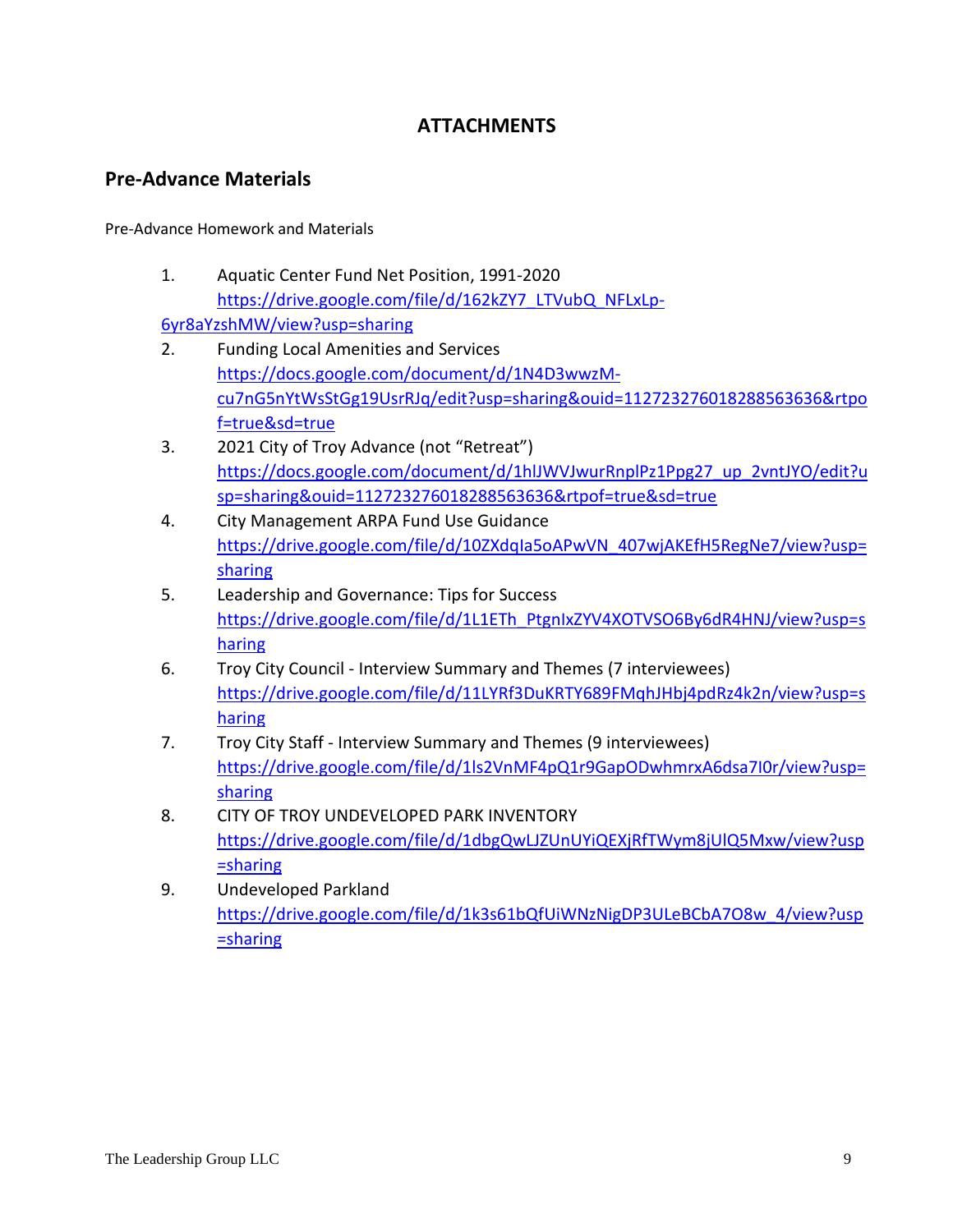# **City of Troy Advance Facilitation Project Work Plan and Timeline**

| <b>Target</b><br><b>Date</b>  | <b>Task</b>                                                                                                                                                                 | <b>Deliverables</b>                                                                                           | When                  | <b>Who</b>                | <b>Status</b> |
|-------------------------------|-----------------------------------------------------------------------------------------------------------------------------------------------------------------------------|---------------------------------------------------------------------------------------------------------------|-----------------------|---------------------------|---------------|
| By<br>9/9/21                  | 1. Meet with City Mgmt. to<br>confirm<br>scope,<br>workplan/timeline,<br>and<br>deliverables<br><b>Meeting 9.9</b><br><b>Meeting 9.17</b>                                   | Workplan/timeline                                                                                             | $9-9/11:00$<br>- Noon | <b>COT</b><br><b>TLG</b>  | <b>Comp</b>   |
| By<br>10/1/21                 | 2. Review existing documents,<br>reports and planning data as<br>input to the process.                                                                                      | <b>Financial Trends</b><br>Council-Manage<br>Relationships<br>Contract<br>Documents<br><b>Existing Inputs</b> | $9-9/10-1$            | <b>Troy</b><br><b>TLG</b> | <b>Comp</b>   |
| By<br>10/29                   | 3. Work with Project Team to<br>develop agendas, Facilitate and<br>document project meeting results<br>(2)<br>Meeting 10.12<br><b>Meeting 10.20</b><br><b>Meeting 10-27</b> | Draft Agenda                                                                                                  |                       | Troy<br><b>TLG</b>        | <b>Comp</b>   |
| By<br>10/31/2<br>$\mathbf{1}$ | 4. Meet with City Council to<br>identify of goals and objectives                                                                                                            | Interview<br>Schedule/Meeting Links<br><b>Interview Protocols</b>                                             |                       | <b>TLG</b>                | <b>Comp</b>   |
| 11/1/21                       | 5.<br>Finalize<br>agenda,<br>develop<br>materials (homework), distribute<br>to participants<br><b>Meeting 11.3</b><br><b>Meeting 11.10</b>                                  | <b>Finalized Agenda</b><br>Homework/Materia<br>ls                                                             |                       | Troy<br><b>TLG</b>        | <b>Comp</b>   |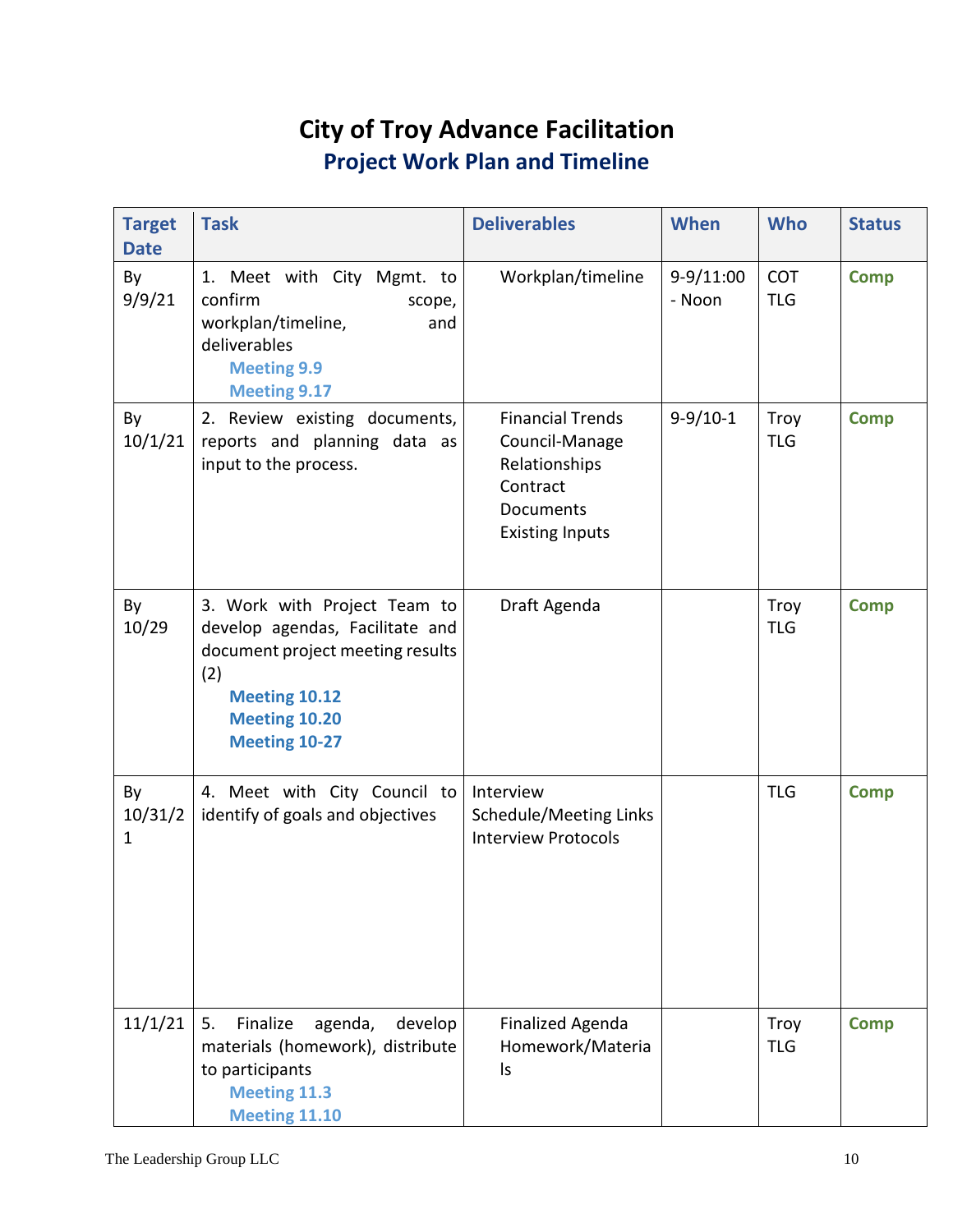|                   | 11/13/2   6. Facilitate discussions of goals<br>objectives. Capture and<br>and<br>document results | <b>PowerPoint</b><br>Presentation                                  | <b>TLG</b>         | <b>Comp</b> |
|-------------------|----------------------------------------------------------------------------------------------------|--------------------------------------------------------------------|--------------------|-------------|
| By<br>Dec $13th$  | 7. Create project summary report,<br>including strategic plan document<br>Meeting 12.17            | Project<br>Summary<br><b>Report Draft</b><br><b>Strategic Plan</b> | <b>TLG</b>         |             |
| By<br>Dec $13th$  | 8. Review draft project report<br>with Project Team.                                               | <b>Project Draft Report</b>                                        | Troy<br><b>TLG</b> |             |
| January<br>10, 24 | 9. Present Final report and<br>plan document (goals and<br>objectives) to City Council             | <b>Final Report</b><br>Plan<br>Strategic<br>Document               | Troy<br><b>TLG</b> |             |

City of Troy: COT

The Leadership Group: TLG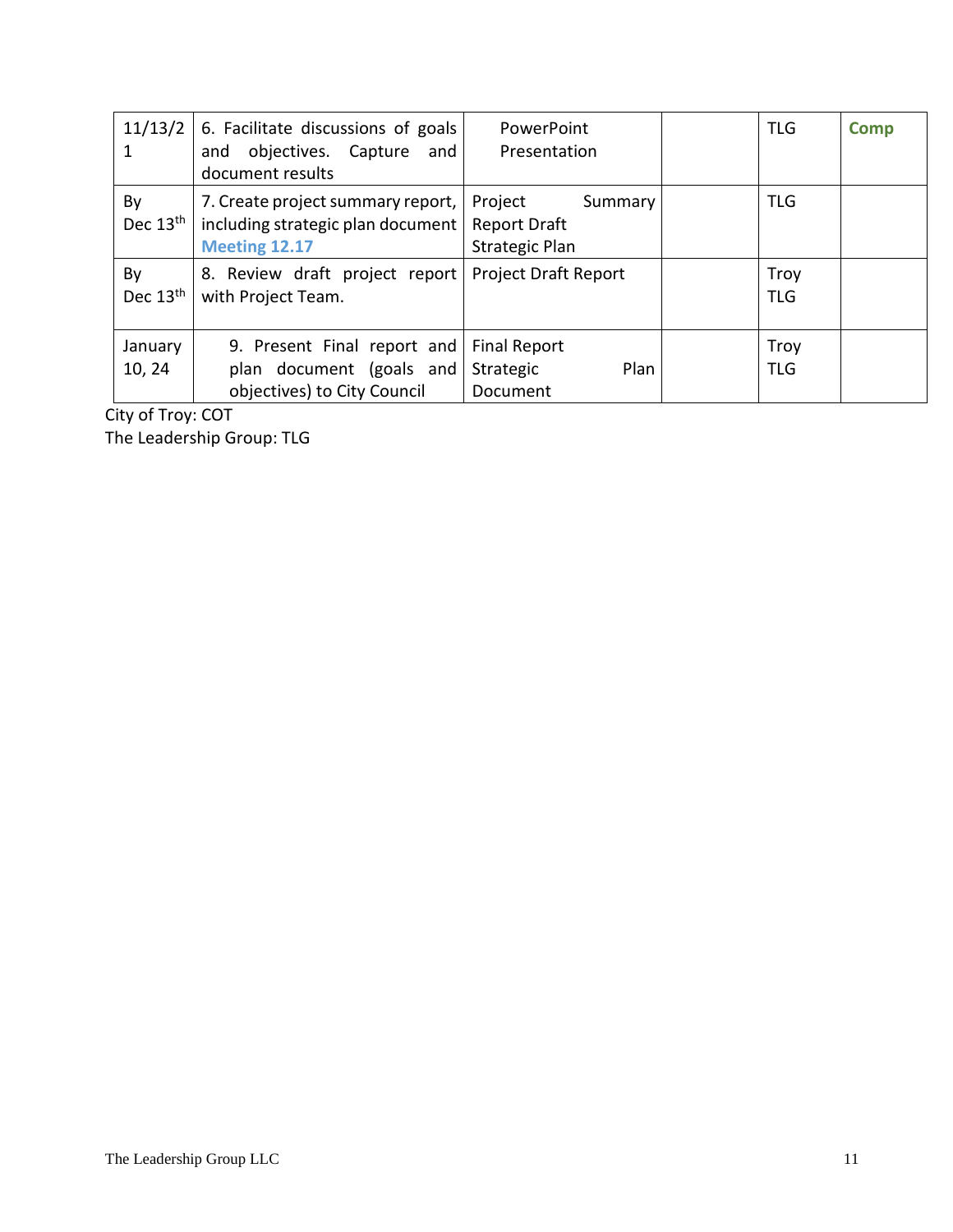### **Advance Participant Evaluations**

City of Troy Advance Evaluation and Feedback



Participants were asked to provide feedback on the Advance via a survey link from November 15 – 18, 2021. A total of 22 respondents participated in the survey, a summary of their verbatim responses follows.

#### **What aspects of the Advance went well? (22 responses)**

- It was organized, stayed on topic, most people participated
- the moderated topics to keep on topic
- The interaction between City Council and Staff
- Everyone felt comfortable participating with honest answers
- Acknowledgment that the Millage Cap is past due and that it needs discussion(s) with residents. The Group was able to come to a consensus on most of the primary issues based on the end of session polls. General back and forth between Staff and Council as many discussions brought up topics/comments that were noted as something Council had not heard or were not aware of. More detailed discussion of the facilities was good and also people as infrastructure seemed to be received well as it is a primary issue for most every department and the city overall.
- Open dialogue involving elected official s and staff. I felt that all participants were honest with their comments.
- The ability to have all of us in a room and to hear from different voices than we normally do. It was important for the newer council members to hear some of these items discussed.
- Social interaction and meals.
- Getting everyone together. Good to talk to Council in open setting. All together in the conversations.
- The group setting, the open format, and the inviting atmosphere.
- Getting through all the various topics in an efficient manner with so many people.
- The opportunity to gather as a group and discuss the issues in a very frank and candid way was great. It is important to participate in large group discussion that allows Department heads to freely engage in open and honest dialogue.
- The seating arrangement allowed everyone to be heard.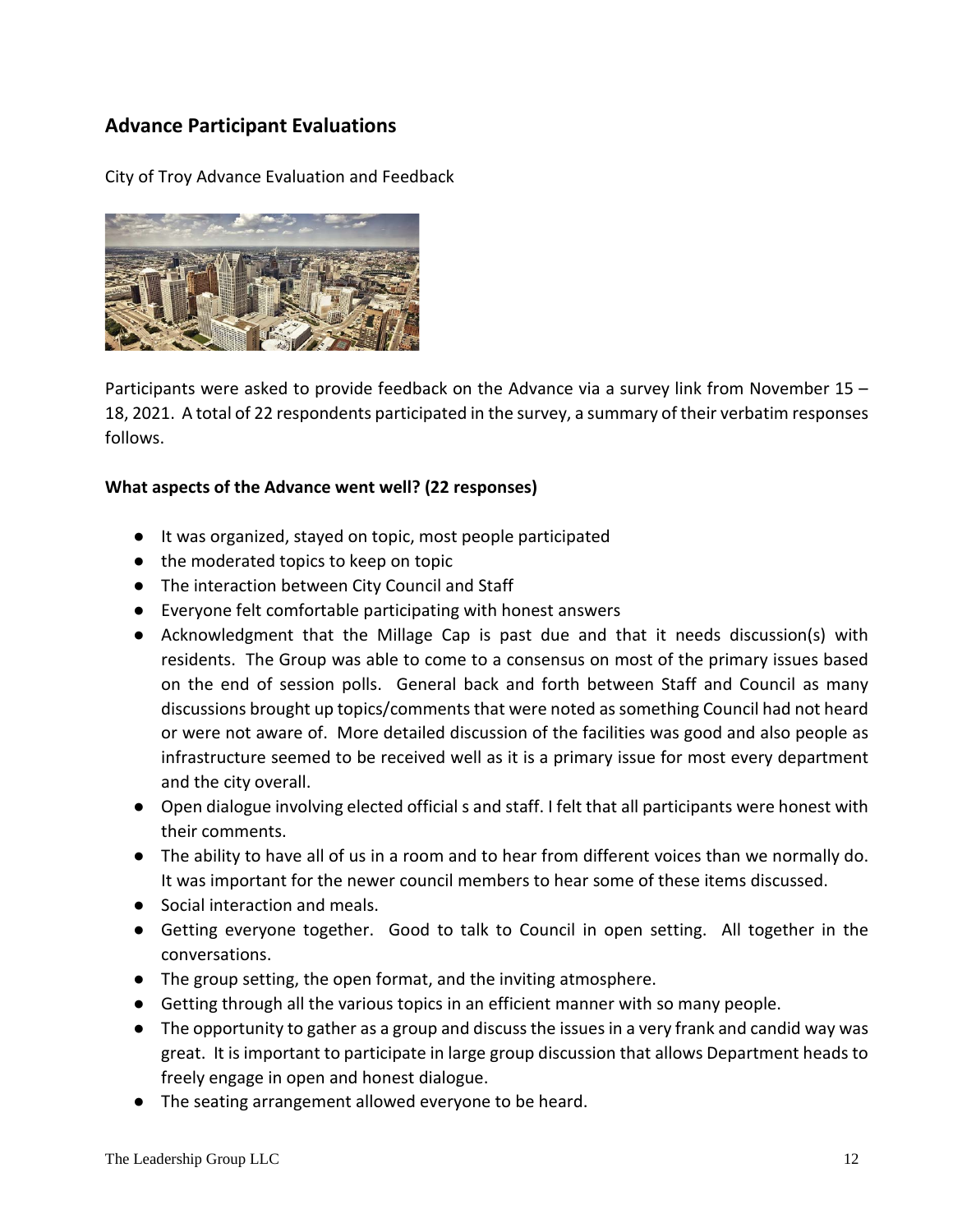- Success for me looked like the entire team  $-$  elected and staff  $-$  reaching a shared understanding of our challenges and opportunities going forward. There was a real, honest, candid discussion, especially from members of staff the council members do not have an opportunity to regularly hear from. That dialogue definitely happened, providing valuable insight for everyone at the table, especially the council members. It was also straightforward, without frivolous games, while allowing participants an opportunity to engage with one another on breaks and during lunch. So, relationship building occurred. Time was managed effectively.
- The conversation was great, and the staff seemed to feel comfortable expressing themselves.
- Open dialogue with entire group versus breaking into smaller teams. I like being able to hear everyone's concerns and input.
- The conversations were great. The group really communicated well, and everyone was respectful. I appreciated the rules the facilitators laid down at the beginning. There was an optimistic tone, and everyone kept it positive and on track.
- The discussions and airing of priorities
- Identifying issues/priorities and brainstorming solutions
- good opportunities for discussion
- I really valued the relationship building opportunity among and between staff and Council. I also appreciated the opportunity to deep dive on the stickiest issues from a budget perspective.
- "1. The discussion was well organized. It was nice to feel heard and no one person overpowered the conversation. 2. The breaks after discussions were great and I think needed. It's not easy to have an open and honest conversation with City Council. So, the breaks were greatly appreciated to decompress. "

### **What aspects of the Advance could have been better? (21 responses)**

- having smaller breakout discussions
- Better audio It was sometimes tough to hear participants responses
- Most of the topics seemed to end with an option for "development" of a vision, plan or option without much detailed discussion of how staff gets there, which may be the intent of this type of format. Getting other groups of residents engaged and in a meaningful conversation will be of primary importance if any millage is to be considered and/or along with the millage cap as much like the Civic Center property a small group of vocal residents can make enough noise to drown out those that may support an issue, topic or project. It may have made sense to have City Council dots and Staff dots so both groups could see where each may have different priorities. I'm not convinced that would be the best way, but if we really wanted to know what Council is thinking that would be a way to get that information out on specific topics/issues without putting an individual Council member on their own island bringing it up during discussion.
- The Advance could have been more effective if it was stretched out into more sessions. The solutions had to be written quickly and there was no time to edit them, so there was often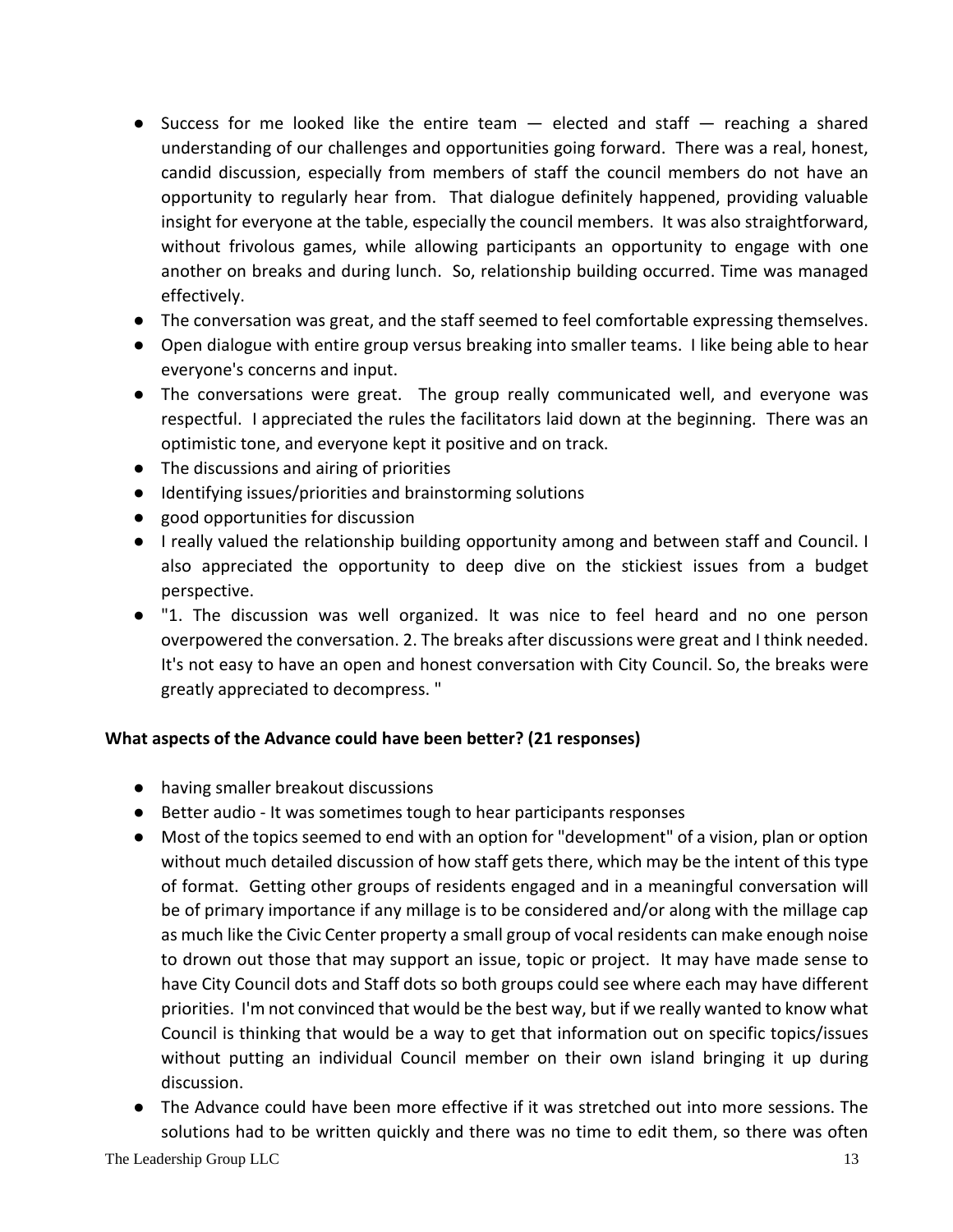overlap. Also, limiting people to only 2 "dots" did not provide opportunity to include multiple and innovative solutions; everyone voted for only the top 2.

- I felt like we never had the opportunity to do the "deep dive" on the issues that we needed to. I don't believe any of the issues discussed were new to any of us and I had hoped that we would be able to have a meaningful discussion as to potential solutions. Obviously, that work can still be done, but I had higher hopes for the ability to have a bit more discussion on solutions.
- The method of registering the data by the facilitators.
- Feel like we didn't hear from Council enough on direction. Not sure if we have anything to feed the budget process or what next steps are....
- I think the ideas to resolve our concerns should have been tallied more closely to a Nominal Group Technique with each answer being given a point value. Then all answers would be tallied and shared with Administration/Council with their recommended weight/value. This gives them a better feeling of the group direction. By seeing all of the answers, it also may provide an opportunity to identify a new (or different) path/direction, while using what was presented.
- It would be difficult, but to find a way to shave some time off of the day long process.
- I did not walk away with any really feeling of direction or that our discussion really accomplished anything. Perhaps it was an opportunity to for the Troy City Council to hear our opinions and concerns at a very high level? I just do not feel that our time was used very effectively.
- Almost everything. The SWOT approach was a failure and did not offer the dialog necessary to progress the city forward. It identified things we already knew and gave very little opportunity to discuss the "popular" solutions. It was obvious the lack of knowledge of local government from the facilitators. This seemed like a check the box type of exercise and was proved by the lack of participation from staff and council after the first topic. The event was inconclusive. Although expectations were low, as mentioned by the City Manager identifying a successful event by having good food, it hardly met that. This process needs to be re-evaluated and I am concerned that we talked this event up by both council and management as it would provide guidance to the next budget session with almost no guidance at all.
- The discussion about funding solutions was necessarily very top line, and I am concerned the outcome of the voting by dots may have indicated a firmer direction than was intended by all of the participants. Thinking back on that, it may have been a good idea to break that down a bit more. That said, I'm trusting that the session was more of a starting point and will be the launch pad to more definitive planning.
- Color coding stickers for City Council and City Staff to see whose priorities are which.
- I felt that City Council and Mayor were overshadowed by staffs needs/concerns and "dots". Could not get a sense of what Council's concerns or direction they would like go.
- It felt like the energy drained a bit after lunch. I would have liked a clearer understanding of what comes next as far as solutions. The public commenters should have had to speak at the beginning or not at all.
- The post lunch discussions

The Leadership Group LLC 14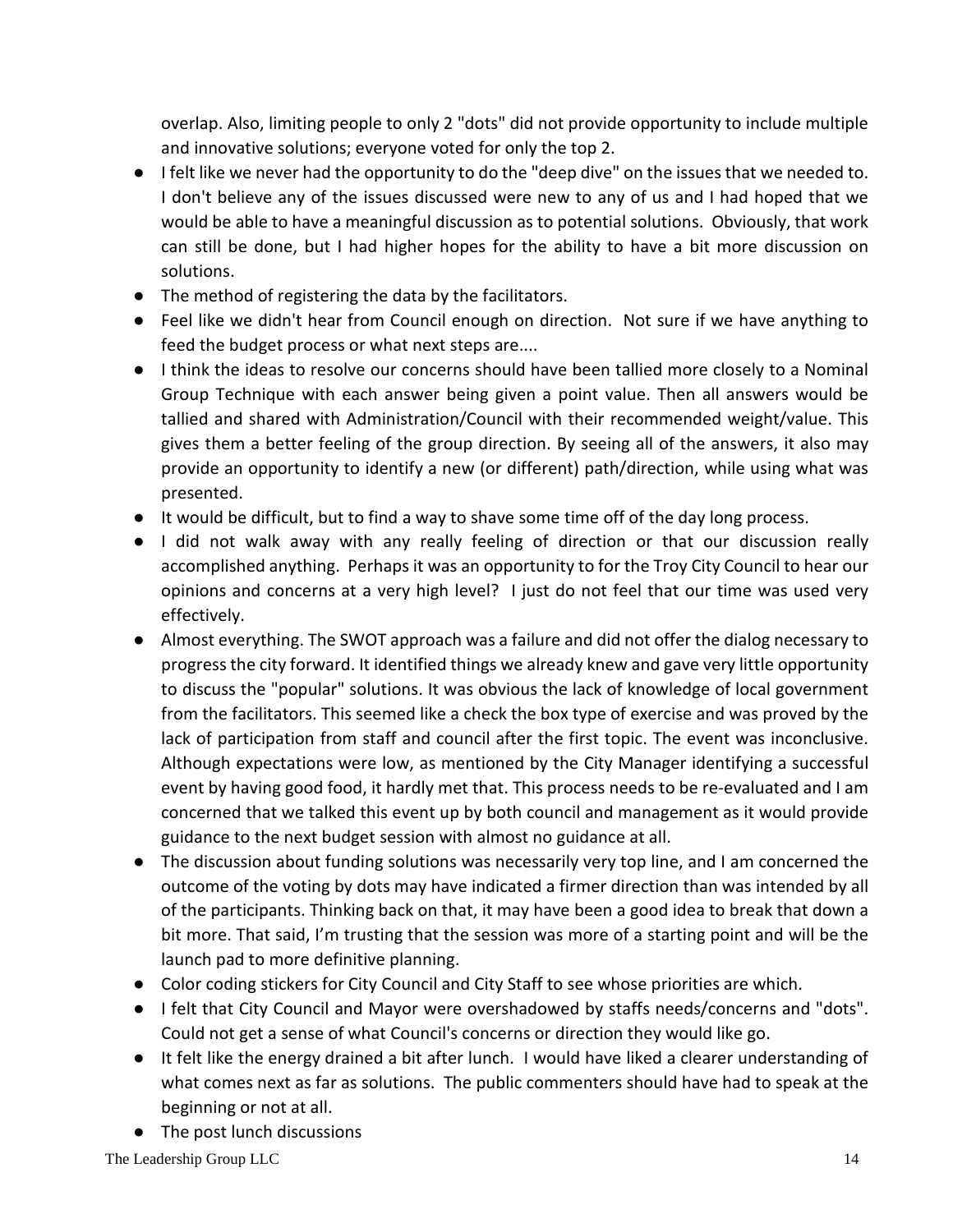- Small group breakout sessions may have increased participation. Some of us hogged the floor a bit
- It may have been helpful for Council and Administration input to be distinguished
- There were issues and key budget areas outside of the top areas chosen for discussion that did not get a lot of time and attention, and I fear those departments might feel slighted.
- I think if the city decides to this again, we should end with a draft of yearly and maybe fiveyear priorities. I think this first gathering was good to get everything on the table, but I feel like we are missing guidance. A lot of the final ideas are large ideas and a little overwhelming.



#### How useful was the Advance? 22 responses

#### How effective was/were the facilitator/s? 22 responses

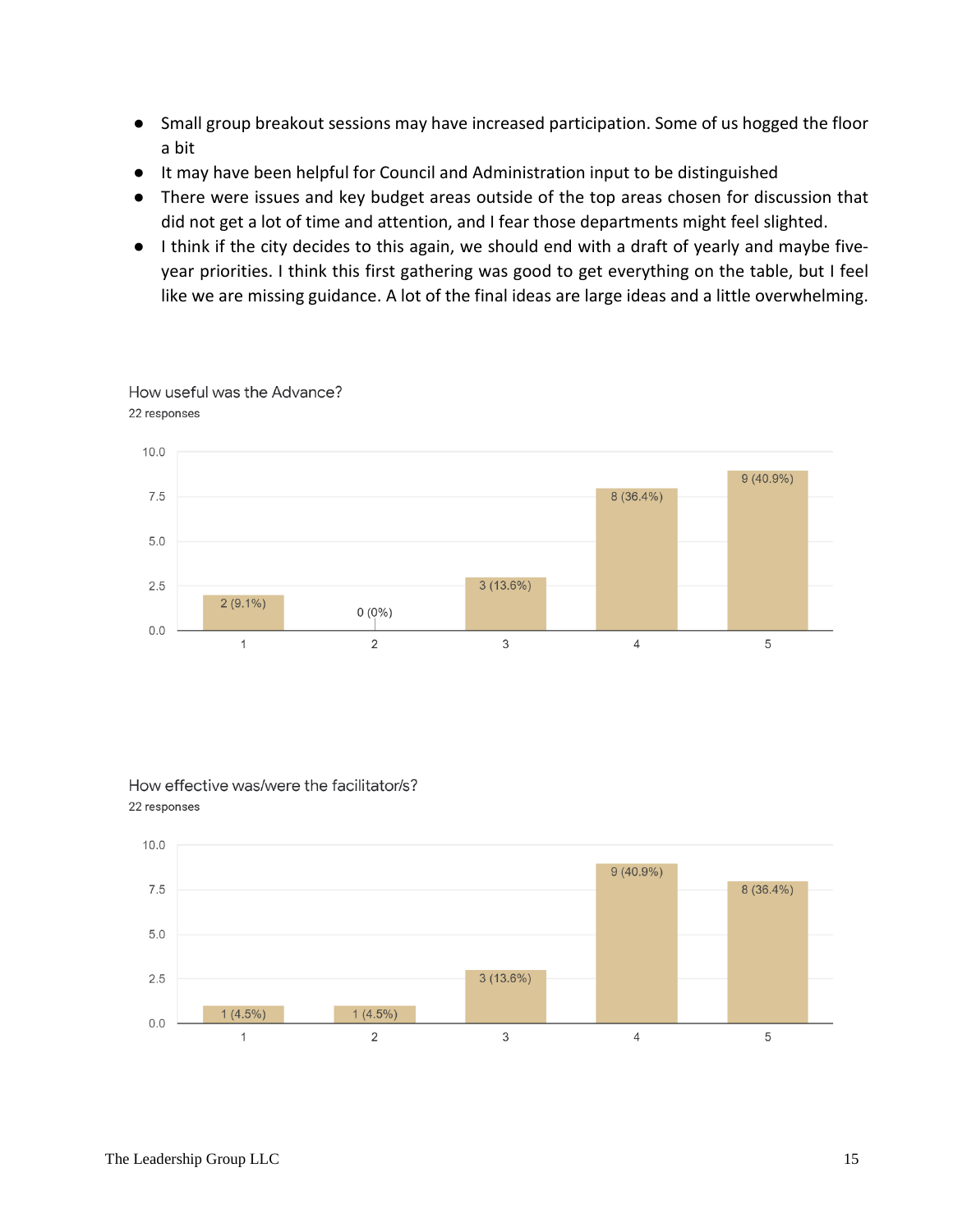#### **Any comments you would like to share? (12 responses)**

- I left without having a clear idea of what it was that we'd accomplished, just that we'd spent 6 hours talking about things, and voting for ideas, but not what would be done with those ideas. Will they all be on the list? Or was this just a brainstorming session?
- Overall much better than past strategic sessions we have held.
- Well planned, well thought out and well executed. Kudos to Mark, Bob, Beth and Sarah for putting it together with TLG. A lot more discussion and items to work with came out of this "Advance". Nice to see more work and actual conversations and less "forced fun".
- This is no knock on the facilitators, who were excellent. But it would have been helpful to have staff assist in writing down solutions on board. The facilitators lacked background and context to effectively write down comments.
- This was a new experience for the city and one that could be beneficial in the future with some fine tuning.
- The voting method was not the right fit for the complex topics that were talked about at the advance event.
- Facilitators did a very good job of keeping the group on target; sometimes they were able to accomplish this, while other times they referred to the City Manager/Mayor. I understand they did not want to act as facilitators. But their input was valuable to help stay are target.
- I appreciate the facilitators enthusiasm and hard work.
- There needs to be more conversation throughout the year with City Staff and Council. There were several comments made by council members to keep the conversation going that they were unaware of some of the challenges faced by staff. They should not be hearing these challenges just once a year.
- For me personally, the time was well spent as I can see value in the high-level understanding that was reached collectively.
- I really appreciated being a part of the Advance and I'm looking forward to seeing what comes from it.
- I am really grateful for the time devoted to this important conversation. I also hope we can develop a list of priorities to share with the public.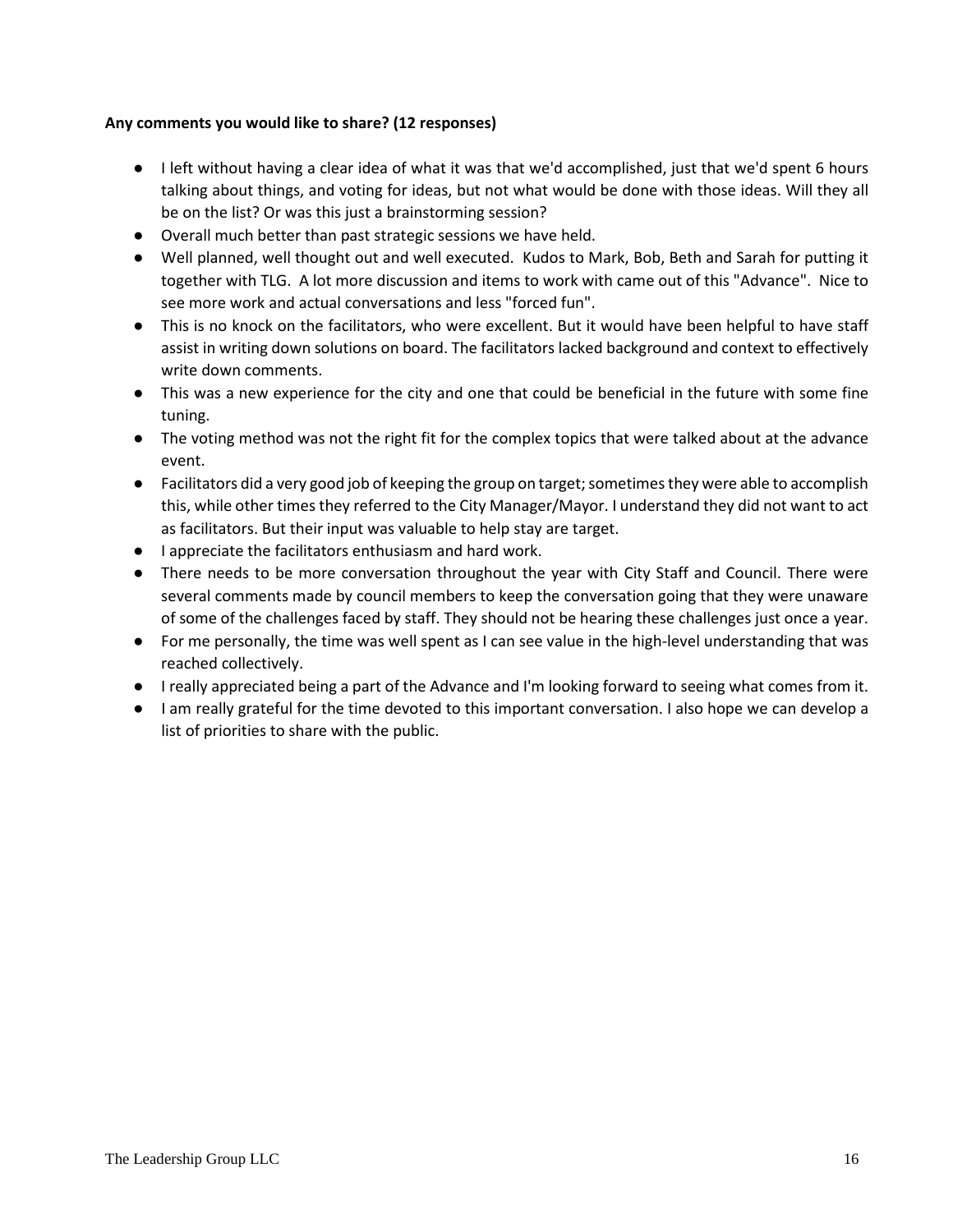### **Data Gathering Resources and References**

City of Troy Advance Agenda <https://drive.google.com/file/d/1YI7IM8wIUVsZ1WjSWiMkMmk2N3XLDzRM/view?usp=sharing>

City of Troy Advance Presentation <https://drive.google.com/file/d/1y-bR58up8dfLIQMsnUDua9BuTNti0o3m/view?usp=sharing>

Council/Manager Relationship

A Key Ingredient for Success: An Effective City Council/City Manager Relationship <https://drive.google.com/file/d/1rSNDJYGR3yvGh4Uv9HPqAvX9v9HPDPbA/view?usp=sharing>

Note:

[https://docs.google.com/document/d/15tkJNzdCVRnzZoSm25Ox-](https://docs.google.com/document/d/15tkJNzdCVRnzZoSm25Ox-Xm1OwtmXTCC/edit?usp=sharing&ouid=112723276018288563636&rtpof=true&sd=true)[Xm1OwtmXTCC/edit?usp=sharing&ouid=112723276018288563636&rtpof=true&sd=true](https://docs.google.com/document/d/15tkJNzdCVRnzZoSm25Ox-Xm1OwtmXTCC/edit?usp=sharing&ouid=112723276018288563636&rtpof=true&sd=true)

### Attributes of Exceptional Councils

[https://drive.google.com/file/d/19Dh\\_UxyUoFOddLANF8tWK809KC0A7UlB/view?usp=sharing](https://drive.google.com/file/d/19Dh_UxyUoFOddLANF8tWK809KC0A7UlB/view?usp=sharing)

#### Note:

[https://docs.google.com/document/d/1Y0p3rb8jwAXNHrOSeUYi\\_nBCc\\_JSairR/edit?usp=sharing&o](https://docs.google.com/document/d/1Y0p3rb8jwAXNHrOSeUYi_nBCc_JSairR/edit?usp=sharing&ouid=112723276018288563636&rtpof=true&sd=true) [uid=112723276018288563636&rtpof=true&sd=true](https://docs.google.com/document/d/1Y0p3rb8jwAXNHrOSeUYi_nBCc_JSairR/edit?usp=sharing&ouid=112723276018288563636&rtpof=true&sd=true)

### Board/Executive Staff Communications Strategies

<https://drive.google.com/file/d/1dDevO1uIjeCIrZwZUZYGmtsejrqqk9go/view?usp=sharing>

Note:

[https://docs.google.com/document/d/1pivmhJ8-](https://docs.google.com/document/d/1pivmhJ8-GLW5m0IN5yDxraTysUBOm72z/edit?usp=sharing&ouid=112723276018288563636&rtpof=true&sd=true) [GLW5m0IN5yDxraTysUBOm72z/edit?usp=sharing&ouid=112723276018288563636&rtpof=true&sd](https://docs.google.com/document/d/1pivmhJ8-GLW5m0IN5yDxraTysUBOm72z/edit?usp=sharing&ouid=112723276018288563636&rtpof=true&sd=true) [=true](https://docs.google.com/document/d/1pivmhJ8-GLW5m0IN5yDxraTysUBOm72z/edit?usp=sharing&ouid=112723276018288563636&rtpof=true&sd=true)

### Leadership and Governance Tips for Success

[https://drive.google.com/file/d/1L1ETh\\_PtgnIxZYV4XOTVSO6By6dR4HNJ/view?usp=sharing](https://drive.google.com/file/d/1L1ETh_PtgnIxZYV4XOTVSO6By6dR4HNJ/view?usp=sharing) Note: [https://docs.google.com/document/d/1VDMuMzLktfqRJbe\\_fespmkN0glKDR5](https://docs.google.com/document/d/1VDMuMzLktfqRJbe_fespmkN0glKDR5-s/edit?usp=sharing&ouid=112723276018288563636&rtpof=true&sd=true) [s/edit?usp=sharing&ouid=112723276018288563636&rtpof=true&sd=true](https://docs.google.com/document/d/1VDMuMzLktfqRJbe_fespmkN0glKDR5-s/edit?usp=sharing&ouid=112723276018288563636&rtpof=true&sd=true)

Leading your Community, a Guide for Local Elected Leaders <https://drive.google.com/file/d/15MAjHsv37OrA-Gx6mR2cdrFw0iURGV5V/view?usp=sharing>

Note:

[https://docs.google.com/document/d/1u6eb1mbg4vzcmJiUlDeEQOV9CE\\_Qr7BJ/edit?usp=sharing&](https://docs.google.com/document/d/1u6eb1mbg4vzcmJiUlDeEQOV9CE_Qr7BJ/edit?usp=sharing&ouid=112723276018288563636&rtpof=true&sd=true) [ouid=112723276018288563636&rtpof=true&sd=true](https://docs.google.com/document/d/1u6eb1mbg4vzcmJiUlDeEQOV9CE_Qr7BJ/edit?usp=sharing&ouid=112723276018288563636&rtpof=true&sd=true)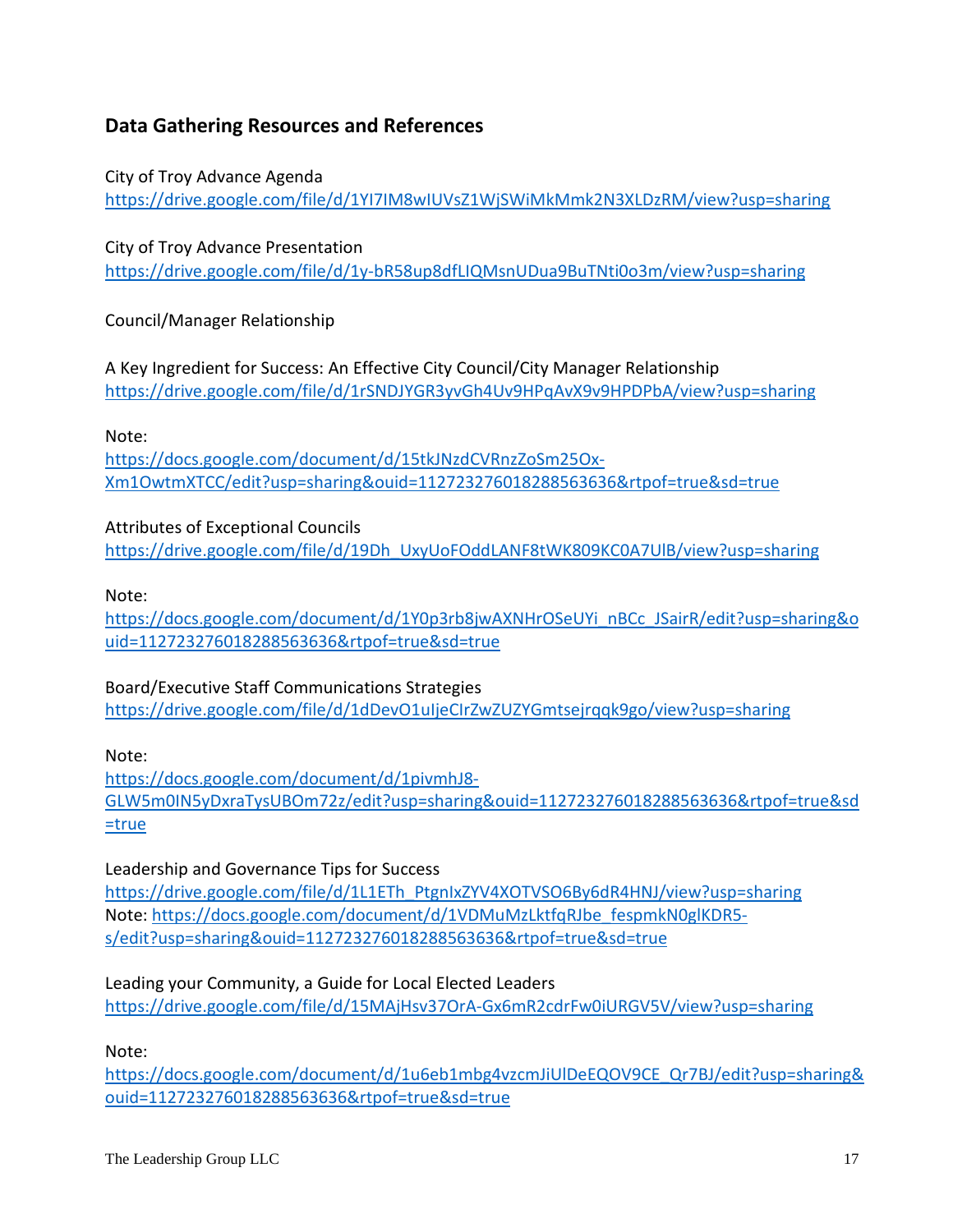Making it Work: The Essentials of Council-Manager Relations <https://drive.google.com/file/d/1iFYQKn3cdAdsHvKzknngk1lTpH9egIxZ/view?usp=sharing>

Note:

[https://docs.google.com/document/d/1Atp4pIV3uYlHRCD6v8yRHDoTKmp00uRZ/edit?usp=sharing&](https://docs.google.com/document/d/1Atp4pIV3uYlHRCD6v8yRHDoTKmp00uRZ/edit?usp=sharing&ouid=112723276018288563636&rtpof=true&sd=true) [ouid=112723276018288563636&rtpof=true&sd=true](https://docs.google.com/document/d/1Atp4pIV3uYlHRCD6v8yRHDoTKmp00uRZ/edit?usp=sharing&ouid=112723276018288563636&rtpof=true&sd=true)

Maximizing Success for City and County Managers <https://drive.google.com/file/d/1EG6qcxLXfb2c20y7aYtCzdsd4U1DbtaF/view?usp=sharing>

Note:

[https://docs.google.com/document/d/1F1\\_4Ew3jUaa3Jpns4a2qiv98n\\_WJaBoV/edit?usp=sharing&o](https://docs.google.com/document/d/1F1_4Ew3jUaa3Jpns4a2qiv98n_WJaBoV/edit?usp=sharing&ouid=112723276018288563636&rtpof=true&sd=true) [uid=112723276018288563636&rtpof=true&sd=true](https://docs.google.com/document/d/1F1_4Ew3jUaa3Jpns4a2qiv98n_WJaBoV/edit?usp=sharing&ouid=112723276018288563636&rtpof=true&sd=true)

Retreat as a Management Tool <https://drive.google.com/file/d/1tnb8op64mNkJsGsgnz2czN6QhvfmfOCt/view?usp=sharing>

Note:

[https://docs.google.com/document/d/1cRq11DFMh3NEBRbSz7jOI3Jk8DHMRhy9/edit?usp=sharing](https://docs.google.com/document/d/1cRq11DFMh3NEBRbSz7jOI3Jk8DHMRhy9/edit?usp=sharing&ouid=112723276018288563636&rtpof=true&sd=true) [&ouid=112723276018288563636&rtpof=true&sd=true](https://docs.google.com/document/d/1cRq11DFMh3NEBRbSz7jOI3Jk8DHMRhy9/edit?usp=sharing&ouid=112723276018288563636&rtpof=true&sd=true)

Existing Inputs/City Strategies 2012-2019

2013-2014

<https://drive.google.com/file/d/1J2N2S4tLrQmSf93VCwkpEPqSqT1nCTUC/view?usp=sharing>

2014-2015

[https://drive.google.com/file/d/1SYtc9ujIkTbXa1fxsesyDawf\\_dfe\\_Dsz/view?usp=sharing](https://drive.google.com/file/d/1SYtc9ujIkTbXa1fxsesyDawf_dfe_Dsz/view?usp=sharing)

2015-2016

<https://drive.google.com/file/d/1MOAVfK3obzy5NzU9qd-P7Ssq5ABn7aMT/view?usp=sharing>

2016

[https://drive.google.com/file/d/1FXbGc-vJdAJM\\_y\\_TzITZEUAzwFYHrF2z/view?usp=sharing](https://drive.google.com/file/d/1FXbGc-vJdAJM_y_TzITZEUAzwFYHrF2z/view?usp=sharing)

2017

[https://drive.google.com/file/d/1AfMeF7dBEQWTsnzY0g5b94ZpHMii\\_s2y/view?usp=sharing](https://drive.google.com/file/d/1AfMeF7dBEQWTsnzY0g5b94ZpHMii_s2y/view?usp=sharing)

2018

[https://drive.google.com/file/d/1AfMeF7dBEQWTsnzY0g5b94ZpHMii\\_s2y/view?usp=sharing](https://drive.google.com/file/d/1AfMeF7dBEQWTsnzY0g5b94ZpHMii_s2y/view?usp=sharing)

2019

[https://drive.google.com/file/d/1f6ux8dEhX35SsRKEj2\\_dCg\\_ng\\_9UnSrx/view?usp=sharing](https://drive.google.com/file/d/1f6ux8dEhX35SsRKEj2_dCg_ng_9UnSrx/view?usp=sharing)